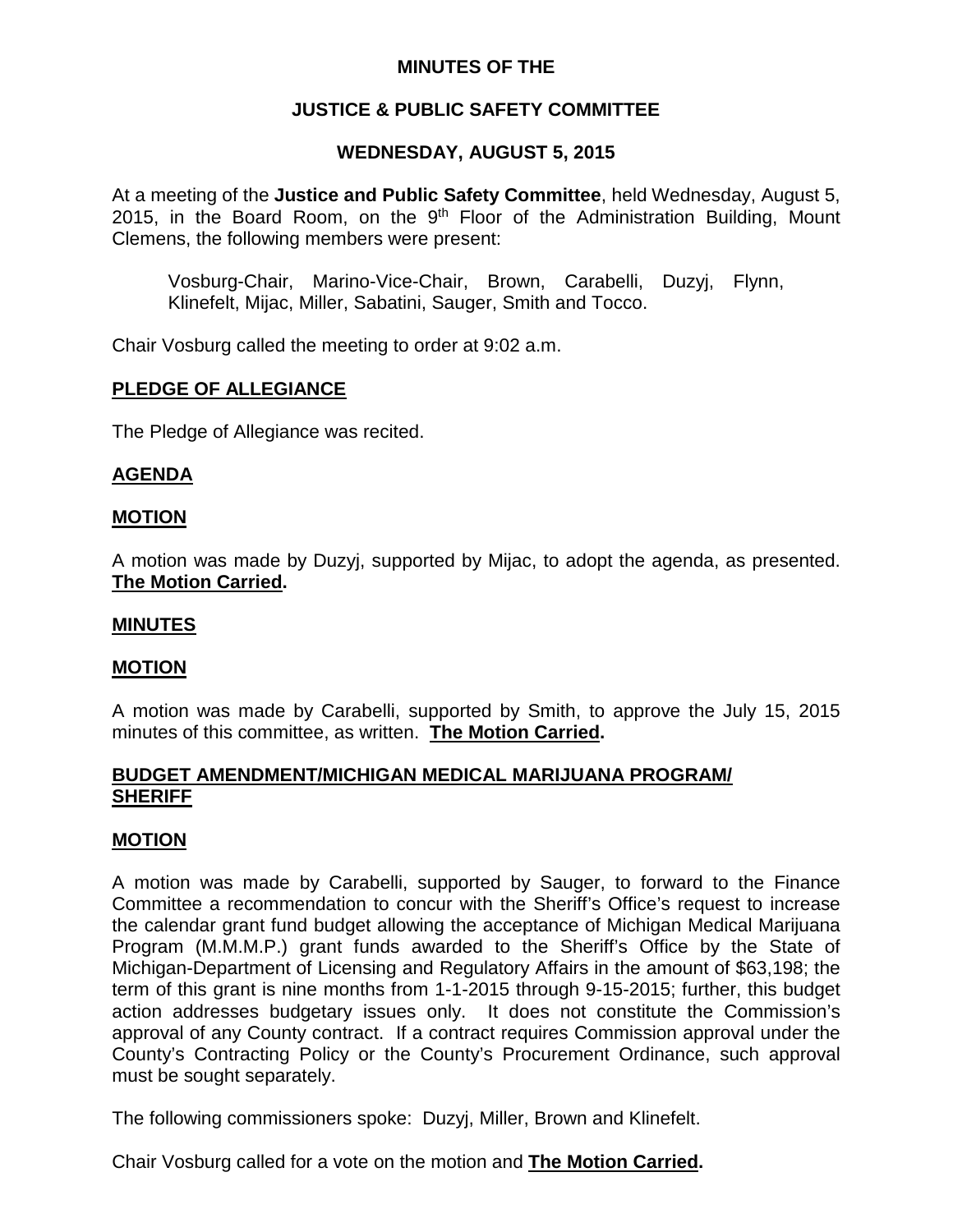## **ADOPT PROCLAMATION PROCLAIMING SEPTEMBER 11 – SEPTEMBER 17, 2015 AS PATRIOT WEEK AND SEPTEMBER 17TH AS CONSTITUTION DAY IN MACOMB COUNTY (OFFERED BY VOSBURG)**

#### **COMMITTEE RECOMMENDATION – MOTION**

A motion was made by Brown, supported by Marino, to recommend that the Board of Commissioners adopt a proclamation proclaiming September 11 – September 17, 2015 as Patriot Week and September 17th as Constitution Day in Macomb County. **THE MOTION CARRIED WITH MILLER VOTING "NO."**

#### **DEPARTMENT BUDGET REVIEW – CIRCUIT COURT**

Finance Director Steve Smigiel summarized the budget for Circuit Court.

Also in attendance were Chief Judge James Biernat, Jr., Jennifer Phillips, Court Administrator, Julie Bovenschen, Deputy Court Administrator, Tom Blohm, Friend of the Court Director, Nicole Faulds, Juvenile Court Administrator, John Brennan, Probate Administrator/Probate Registrar, Susan Szabo, Court Finance Director, and Lisa Ellis, Court Services Director.

Ms. Phillips gave an overview of the budget and summarized the budget highlights that were distributed. She noted that they no longer need to purchase heat sealing equipment so \$15,000 will be deleted from the budget.

The following commissioners spoke: Miller and Sabatini.

## **DEPARTMENT BUDGET REVIEW – PROBATE COURT**

Finance Director Steve Smigiel summarized the budget for Probate Court.

Ms. Phillips gave a brief overview.

The following commissioners asked questions of Ms. Phillips and Mr. Brennan: Duzyj, Tocco, Miller and Marino.

## **DEPARTMENT OF BUDGET REVIEW – JUVENILE COURT**

Finance Director Steve Smigiel summarized the budget for Juvenile Court.

The following commissioners asked questions of Mr. Smigiel and Ms. Faulds: Miller and Tocco.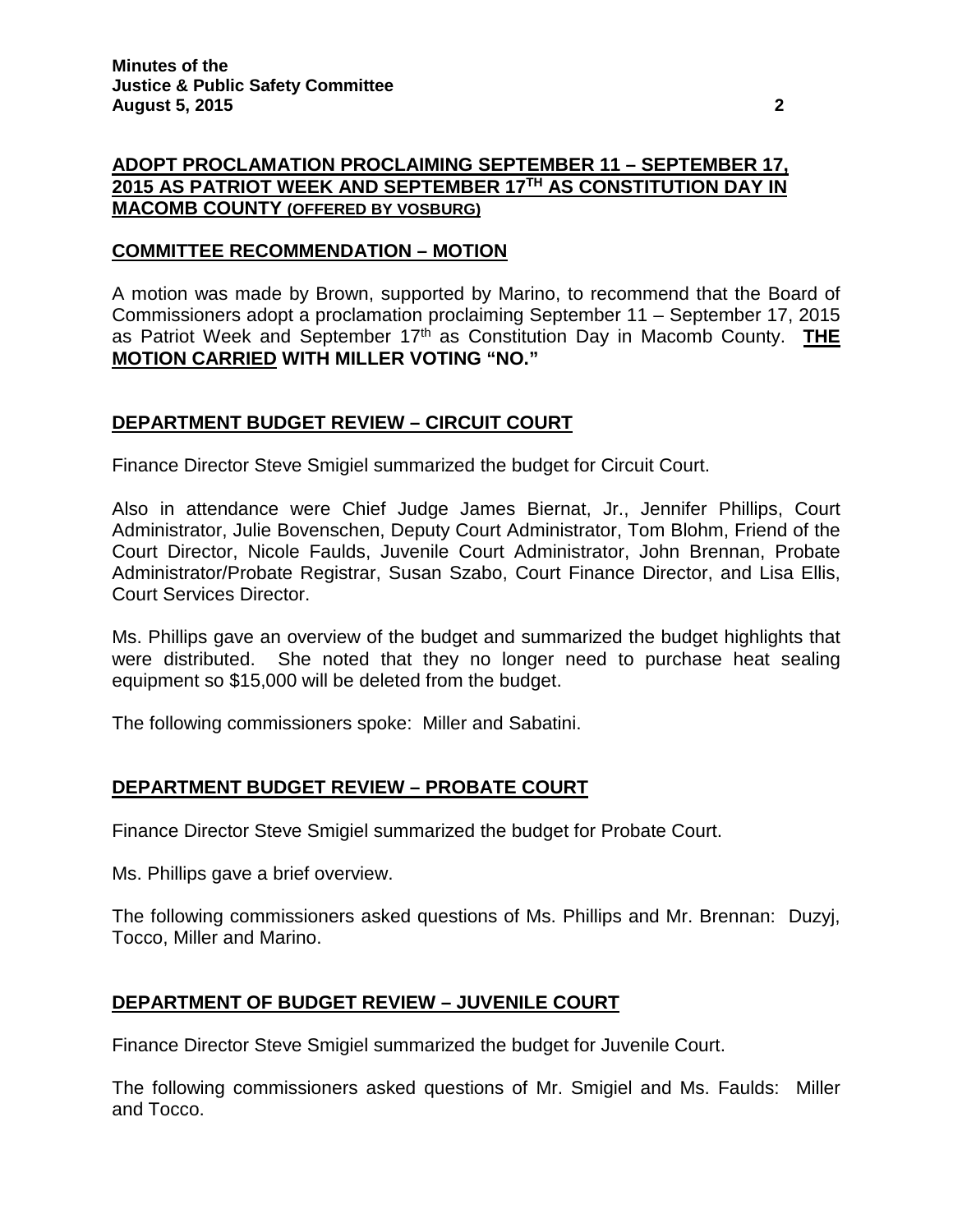# **DEPARTMENT BUDGET REVIEW – FRIEND OF THE COURT**

Finance Director Steve Smigiel summarized the budget for Friend of the Court.

The following commissioners asked questions of Ms. Phillips and Mr. Blohm: Klinefelt, Vosburg and Tocco.

## **DEPARTMENT BUDGET REVIEW – 42-1 DISTRICT COURT AND 42-2 DISTRICT COURT**

Finance Director Steve Smigiel summarized the budgets for 42-1 District Court and 42-2 District Court, addressing the shifting of funds between the two courts for full and parttime wages.

The following commissioner asked questions of Mr. Smigiel and Ms. Phillips: Miller.

#### **DEPARTMENT BUDGET REVIEW – PROBATION – DISTRICT COURT**

Finance Director Steve Smigiel summarized the budget for Probation – District Court indicating that it is a very consistent budget.

The following commissioners asked questions of Mr. Smigiel and Ms. Phillips: Vosburg, Klinefelt, Marino, Tocco, Brown and Sauger.

## **DEPARTMENT BUDGET REVIEW – COMMUNITY CORRECTIONS**

Finance Director Steve Smigiel summarized the budget for Community Corrections.

Also in attendance was Director Barbara Caskey.

The following commissioners asked questions of Director Barbara Caskey: Miller, Tocco and Vosburg.

## **DEPARTMENT BUDGET REVIEW – DHS PLACEMENTS (CHILD CARE FUND)**

Finance Director Steve Smigiel summarized the budget for DHS placements.

Michael Patterson, Child Welfare Director, provided a brief overview.

The following commissioners spoke: Miller and Vosburg.

## **MOTION**

A motion was made by Marino, supported by Smith, to receive and file the budget reviews. **The Motion Carried.**